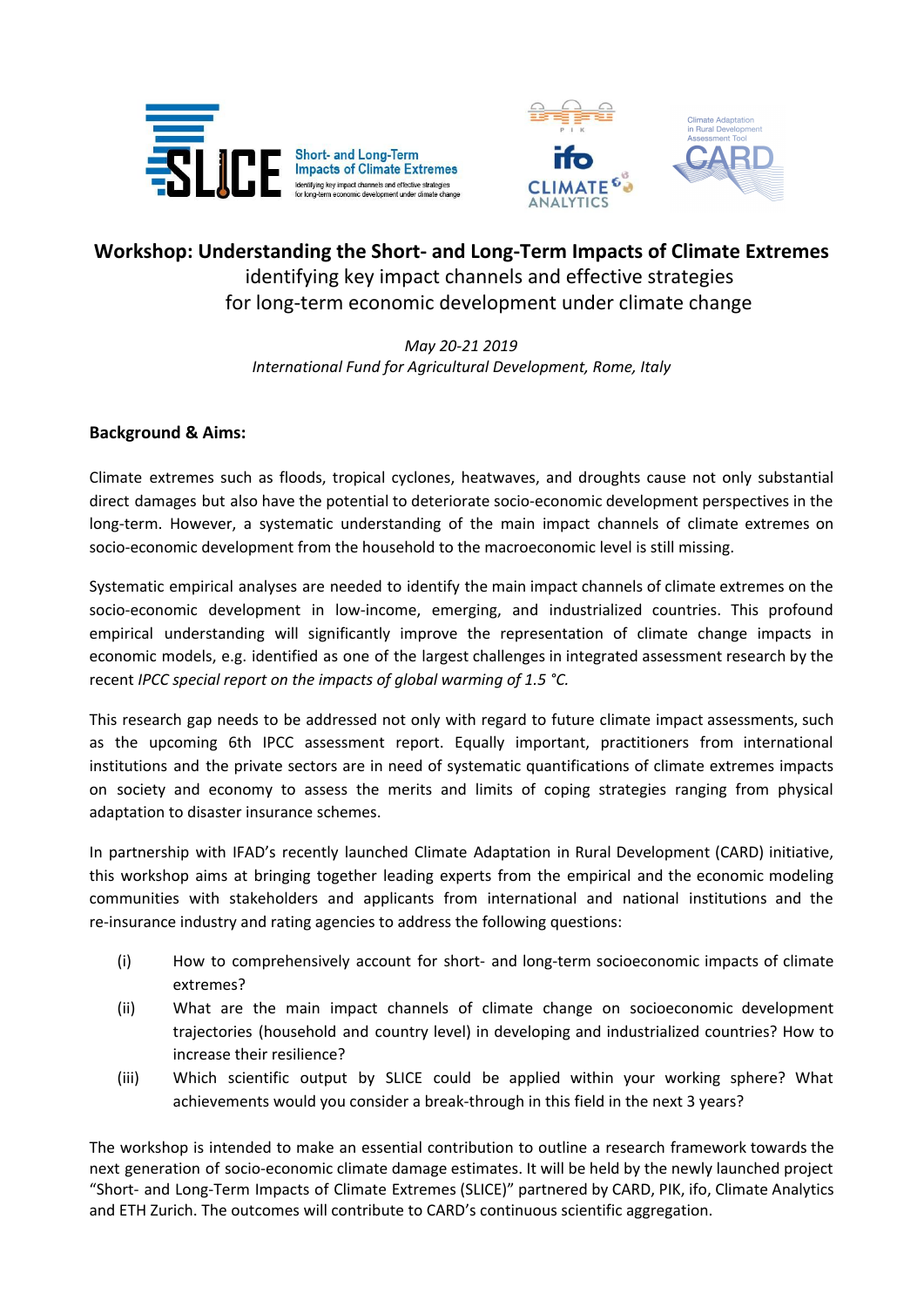# Workshop Agenda

# **Monday, May 20 2019**

| 10:00 - 11:00 | <b>Registration and Welcome Coffee</b>                                                                                                                                                                                                                                                                                                                                                                                                                                                                                                                                                                                                                                                                                                                                                 |
|---------------|----------------------------------------------------------------------------------------------------------------------------------------------------------------------------------------------------------------------------------------------------------------------------------------------------------------------------------------------------------------------------------------------------------------------------------------------------------------------------------------------------------------------------------------------------------------------------------------------------------------------------------------------------------------------------------------------------------------------------------------------------------------------------------------|
| 11:00 - 11:10 | Welcome to IFAD<br>Lisandro Martin IFAD's Director of the West and Central Africa (WCA) Division                                                                                                                                                                                                                                                                                                                                                                                                                                                                                                                                                                                                                                                                                       |
| 11:10 - 11:40 | Welcome by SLICE project team<br>Christian Otto & Tobias Geiger, Potsdam Institute for Climate Impact Research (PIK)                                                                                                                                                                                                                                                                                                                                                                                                                                                                                                                                                                                                                                                                   |
| 11:40 - 12:10 | Introduction round: Expectations on the project and aims of this workshop<br>[Minutes: Anne Scheibe]                                                                                                                                                                                                                                                                                                                                                                                                                                                                                                                                                                                                                                                                                   |
| 12:10 - 13:15 | Lunch @ IFAD Cafeteria                                                                                                                                                                                                                                                                                                                                                                                                                                                                                                                                                                                                                                                                                                                                                                 |
| 13:15 - 13:45 | Opening lecture: Fostering climate resilience fort the poor<br>Brian J. Walsh, Global Facility for Disaster Reduction and Recovery, World Bank                                                                                                                                                                                                                                                                                                                                                                                                                                                                                                                                                                                                                                         |
| 13:45 - 14:15 | Socio-economic impacts: Outlook on the empirical household-level analysis in SLICE<br>Sarah D'haen & Anne Zimmer, Climate Analytics; Markus Zimmer, ifo Institute                                                                                                                                                                                                                                                                                                                                                                                                                                                                                                                                                                                                                      |
| 14:15 - 14:35 | National climate impact assessments - News from the Inter-Sectoral Impact Model<br>Intercomparison (ISIMIP) and the ISIpedia Projects<br>Franziska Piontek, Potsdam Institute for Climate Impact Research (PIK)                                                                                                                                                                                                                                                                                                                                                                                                                                                                                                                                                                        |
| 14:35-14:55   | Long-term impacts of climate change on growth<br>Matthias Kalkuhl, Mercator Research Institute on Global Commons and Climate Change<br>(MCC) & University of Potsdam                                                                                                                                                                                                                                                                                                                                                                                                                                                                                                                                                                                                                   |
| 14:55 - 15:30 | Group picture + coffee break                                                                                                                                                                                                                                                                                                                                                                                                                                                                                                                                                                                                                                                                                                                                                           |
| 15:30 - 17:30 | Perspectives on regional climate impacts and coping strategies<br>[5 input talks 15 + 5 mins discussion, Convener: Anne Zimmer]<br>Agricultural Development from IFAD's perspective<br>$\bullet$<br>Florent Baarsch, International Fund For Agricultural Development (IFAD)<br>Rapid assessment of agricultural risks<br>Florent Baarsch, IFAD<br>Determinants of climate change vulnerabilities and coping strategies<br>Anna Dimitrova, Wittgenstein Centre for Demography and Global Human<br>Capital<br>Coping with Climate Change - a development assistance perspective<br>Lena Klockemann, Deutsche Gesellschaft für Internationale Zusammenarbeit<br>(GIZ)<br>Future economic damages from climate extremes<br>Inga Sauer, Potsdam Institute for Climate Impact Research (PIK) |
| 17:30 - 18:15 | <b>Bilateral discussion with stakeholders</b><br>[available rooms: Oval Conference Room, B100, C100]                                                                                                                                                                                                                                                                                                                                                                                                                                                                                                                                                                                                                                                                                   |

**19:30 - 22:00** *Workshop dinner @ Osteria Oliva [Via Dei Serpenti 110, 00184 Roma]*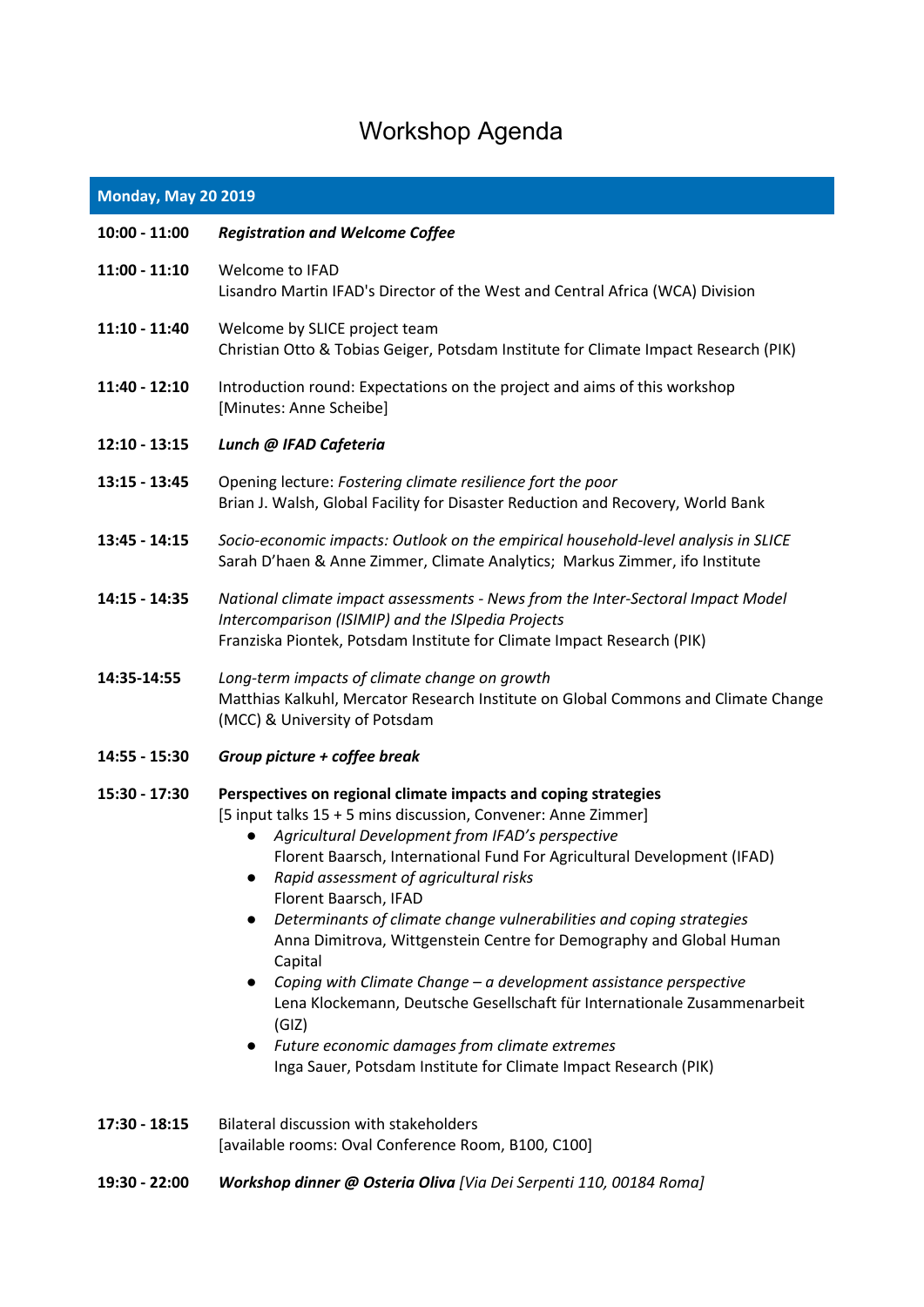### **Tuesday, May 21 2019**

**8:30 - 8:40** Introduction to second day

### **8:40 - 10:20 Perspectives on financial risks and insurance solutions**

[4 input talks of 15 + 5 mins discussion, Convener: Sarah D'haen]

- *Introduction to Climate Finance from a research perspective* Alex Stomper, Humboldt University Berlin
- *A more comprehensive approach for climate risk finance - Insights from the InsuResilience Global Partnership* Rene Kieselhorst, Deutsche Gesellschaft für Internationale Zusammenarbeit (GIZ)
- *Insurance in a world of climate extremes* Michael Gloor, Swiss Re
- *Climate Extremes and Sovereign Ratings* Moritz Kraemer, Acreditus Risk, Rating, Credit & Sukuk Advisory
- **10:20 - 10:30** Introduction to breakout groups
- **10:30 - 11:00** *Coffee break*

### **11:00 - 12:30 BG 1 Climate impacts on households - a microeconomic challenge**

[Room: Oval Conference Room, Convener: Markus Zimmer, Minutes: Anne Zimmer]

- Johnson Nkem Ndi, UN Economic Commission for Africa
- Anna Dimitrova, Wittgenstein Centre
- Peter Läderach, CIAT
- Stenio Andrade, IFAD

### **BG 2 Socioeconomic climate impacts - How to capture the inequality dimension**

[Room: B100, Convener: Christian Otto, Minutes: Inga Sauer]

- Brian Walsh, World Bank
- Lena Klockemann, GIZ
- Matthias Kalkuhl, MCC & University of Potsdam
- Florent Baarsch, IFAD

### **BG 3 Coping with financial risks from climate extremes**

[Room: C100, Convener: Tobias Geiger, Minutes: Anne Scheibe]

- Moritz Kraemer, Acreditus
- Michael Gloor, Swiss Re
- Rene Kieselhorst, GIZ
- Alex Stomper, Humboldt University Berlin

### **12:30 - 13:30** *Lunch @ IFAD Cafeteria*

- **13:30 - 14:15** Reporting-back from breakout groups [Convener: Franziska Piontek ]
- **14:15 - 15:00** Concluding discussion [Convener: Sarah D'haen, Tobias Geiger]
- **15:00 - 15:15** Farewell [Christian Otto & Tobias Geiger]
- **15:30 - 17:00** Internal meeting SLICE project partner